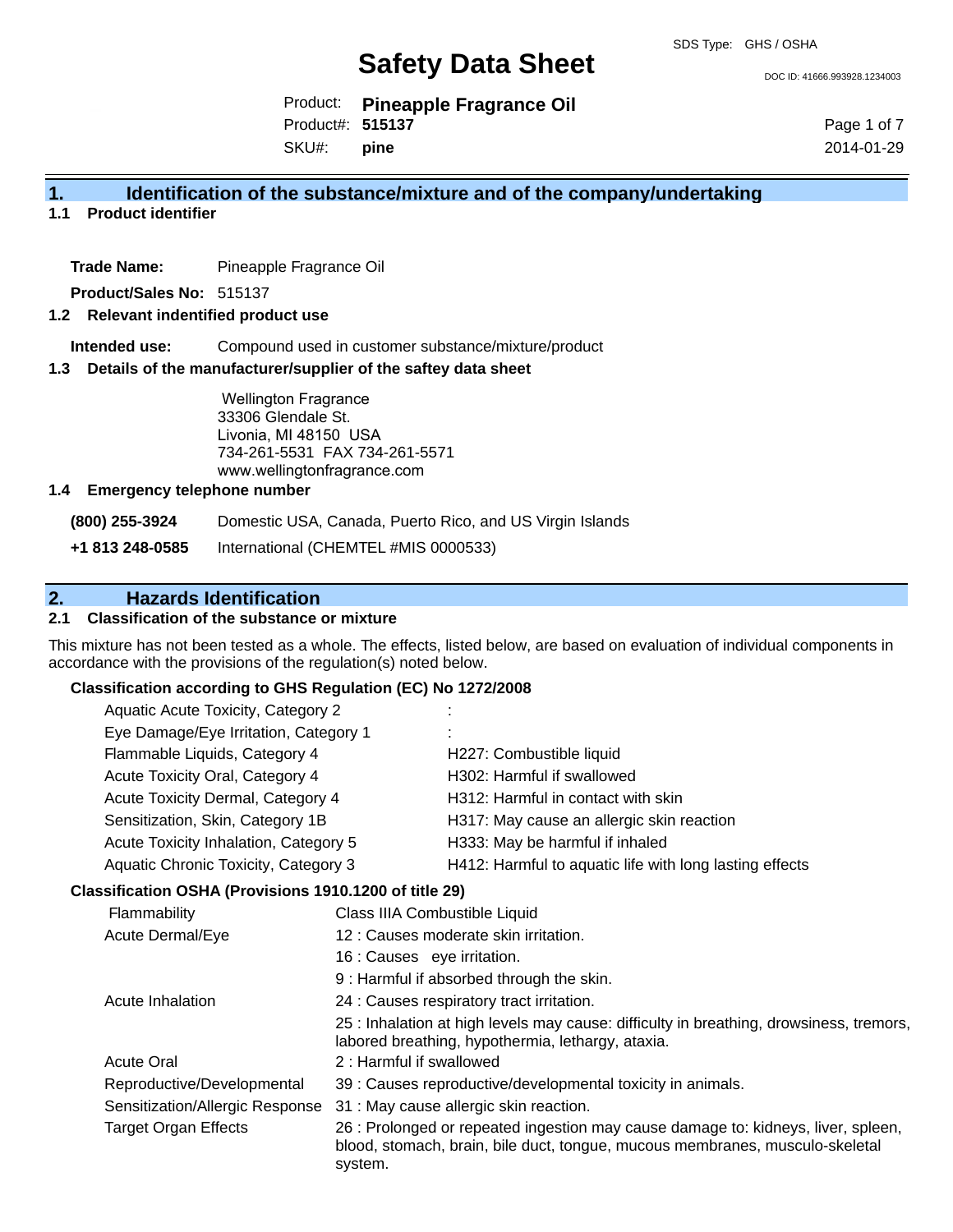DOC ID: 41666.993928.1234003

|                   | Product: Pineapple Fragrance Oil |
|-------------------|----------------------------------|
| Product#: 515137  |                                  |
| SKU#: <b>pine</b> |                                  |

Page 2 of 7 2014-01-29

27 : Prolonged or repeated inhalation may cause damage to: liver, spleen, blood, heart, lungs, nervous system.

Carcinogenicity This mixture contains ingredients identified as carcinogens, at 0.1% or greater, by the following:None [X] ACGIH [ ] IARC [ ] NTP [ ] OSHA [ ]

### **2.2 Label elements**

**Labelling (REGULATION (EC) No 1272/2008)**

#### **Hazard pictograms**



# **Signal Word: Danger, Warning**

**Hazard statments**

| H <sub>227</sub> | Combustible liquid                                |
|------------------|---------------------------------------------------|
| H302             | Harmful if swallowed                              |
| H312             | Harmful in contact with skin                      |
| H317             | May cause an allergic skin reaction               |
| H333             | May be harmful if inhaled                         |
| H412             | Harmful to aquatic life with long lasting effects |

#### **Precautionary Statements**

#### **Prevention:**

| P <sub>235</sub> | Keep cool                                                             |
|------------------|-----------------------------------------------------------------------|
| P264             | Wash hands thoroughly after handling                                  |
| P <sub>270</sub> | Do not eat, drink or smoke when using this product                    |
| P <sub>272</sub> | Contaminated work clothing should not be allowed out of the workplace |
| P <sub>273</sub> | Avoid release to the environment                                      |

#### **Response:**

| P301 + P312 + P330 | IF SWALLOWED: Call a POISON CENTER or doctor/physician if you feel unwell Rinse<br>mouth                                              |
|--------------------|---------------------------------------------------------------------------------------------------------------------------------------|
| P302 + P352        | IF ON SKIN: Wash with soap and water                                                                                                  |
| P304 + P312        | IF INHALED: Call a POISON CENTER or doctor/physician if you feel unwell                                                               |
| P305 + P351 + P338 | IF IN EYES: Rinse cautiously with water for several minutes Remove contact lenses if<br>present and easy to do. continue rinsing      |
| P310               | Immediately call a POISON CENTER or doctor/physician                                                                                  |
| P333 + P313        | If skin irritation or a rash occurs: Get medical advice/attention                                                                     |
| P363               | Wash contaminated clothing before reuse                                                                                               |
| P370 + P378        | In case of fire: Use Carbon dioxide (CO2), Dry chemical, or Foam for extinction. Do not use<br>a direct water jet on burning material |

#### **2.3 Other Hazards**

**no data available**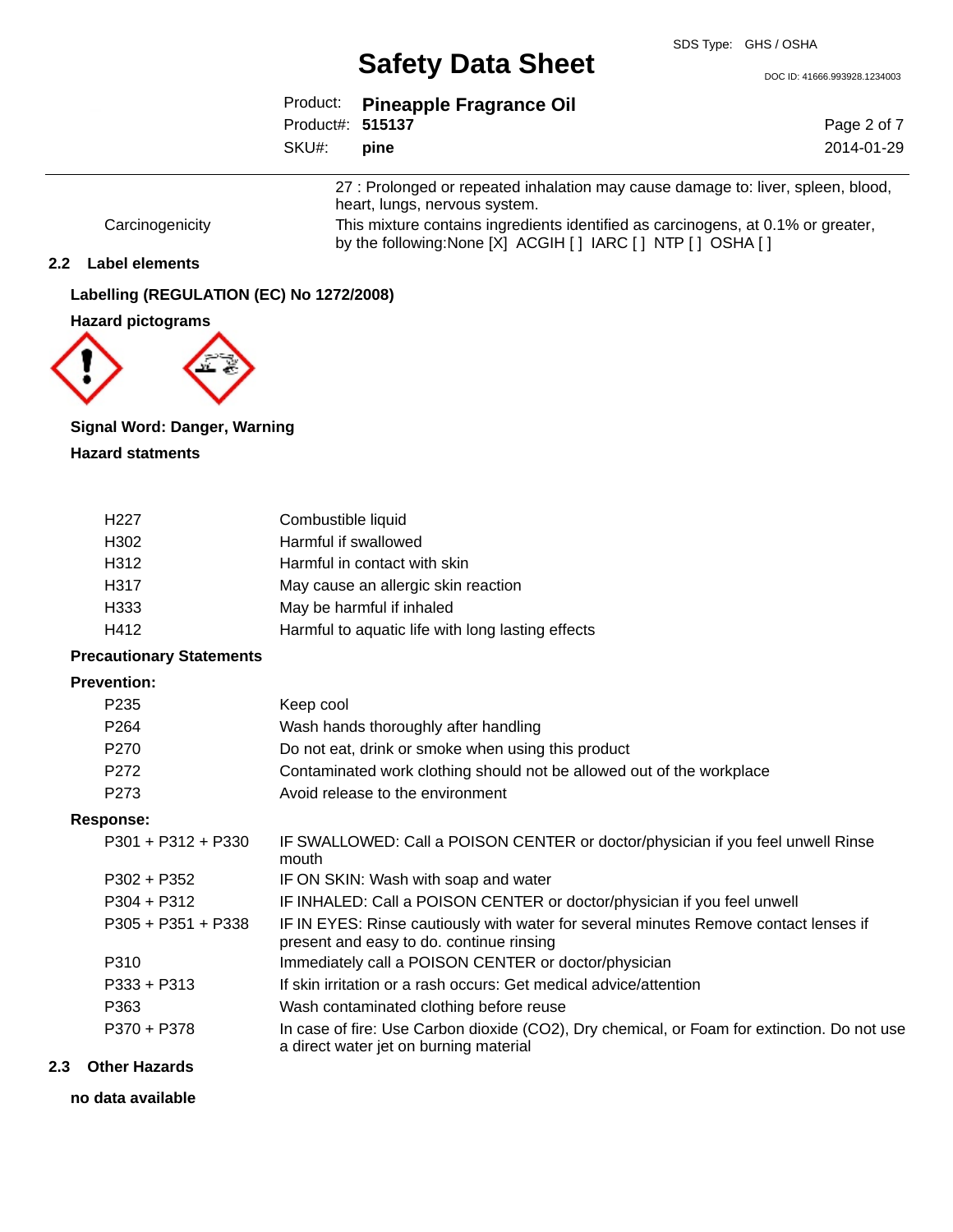DOC ID: 41666.993928.1234003

|                   | Product: Pineapple Fragrance Oil |
|-------------------|----------------------------------|
| Product#: 515137  |                                  |
| SKU#: <b>pine</b> |                                  |

Page 3 of 7 2014-01-29

# **3. Composition/Information on Ingredients**

#### **3.1 Mixtures**

This product is a complex mixture of ingredients, which contains among others the following substance(s), presenting a health or environmental hazard within the meaning of the UN Globally Harmonized System of Classification and Labeling of Chemicals (GHS):

| CAS#<br>Ingredient   | EC#                                            | Conc.<br>Range | <b>GHS Classification</b>           | <b>OSHA Classification</b> |
|----------------------|------------------------------------------------|----------------|-------------------------------------|----------------------------|
| 8050-15-5            | 232-476-2                                      | $50 - 60 \%$   | H412                                | 31                         |
|                      | Methyl ester of rosin (partially hydrogenated) |                |                                     |                            |
| 123-68-2             | 204-642-4                                      | $5 - 10 \%$    | H227; H301; H311; H331; H412        | 11, 3, 9                   |
| Allyl hexanoate      |                                                |                |                                     |                            |
| $140 - 11 - 4$       | 205-399-7                                      | $2 - 5%$       | H227; H303; H316                    | 15, 25, 26, 31, 39         |
| Benzyl acetate       |                                                |                |                                     |                            |
| 105-54-4             | 203-306-4                                      | $2 - 5%$       | H <sub>226</sub> ; H <sub>316</sub> | 11                         |
| Ethyl butyrate       |                                                |                |                                     |                            |
| 2705-87-5            | 220-292-5                                      | $1 - 2%$       | H302; H312; H317; H332; H411        | 10, 12, 15, 3              |
|                      | Allyl cyclohexylpropionate                     |                |                                     |                            |
| $91 - 64 - 5$        | 202-086-7                                      | $1 - 2%$       | H302; H317                          | 12, 15, 2, 26, 31, 9       |
| Coumarin             |                                                |                |                                     |                            |
| $121 - 33 - 5$       | 204-465-2                                      | $1 - 2%$       | H303; H319                          | 31                         |
| Vanillin             |                                                |                |                                     |                            |
| 7493-74-5            | 231-335-2                                      | $1 - 2%$       | H302; H312; H315; H317; H319        | 10, 12, 3, 31              |
| Allyl phenoxyacetate |                                                |                |                                     |                            |
| 141-78-6             | 205-500-4                                      | $1 - 2%$       | H225; H319; H336                    | 16, 24, 25, 27             |
| Ethyl acetate        |                                                |                |                                     |                            |
|                      |                                                |                |                                     |                            |

See Section 16 for full text of GHS classification codes

Total Hydrocarbon Content (%  $w/w$ ) = 0.24

| 4.<br><b>First Aid Measures</b>                                                   |                                                                                                               |  |
|-----------------------------------------------------------------------------------|---------------------------------------------------------------------------------------------------------------|--|
| <b>Description of first aid measures</b><br>4.1                                   |                                                                                                               |  |
| Inhalation:                                                                       | Remove from exposure site to fresh air and keep at rest.<br>Obtain medical advice.                            |  |
| Eye Exposure:                                                                     | Flush immediately with water for at least 15 minutes.<br>Contact physician if symptoms persist.               |  |
| <b>Skin Exposure:</b>                                                             | Remove contaminated clothes. Wash thoroughly with water (and soap).<br>Contact physician if symptoms persist. |  |
| Ingestion:                                                                        | Rinse mouth with water and obtain medical advice.                                                             |  |
| Most important symptoms and effects, both acute and delayed<br>4.2                |                                                                                                               |  |
| Symptoms:                                                                         | no data available                                                                                             |  |
| <b>Risks:</b>                                                                     | Refer to Section 2.2 "Hazard Statements"                                                                      |  |
| Indication of any immediate medical attention and special treatment needed<br>4.3 |                                                                                                               |  |
| Treatment:                                                                        | Refer to Section 2.2 "Response"                                                                               |  |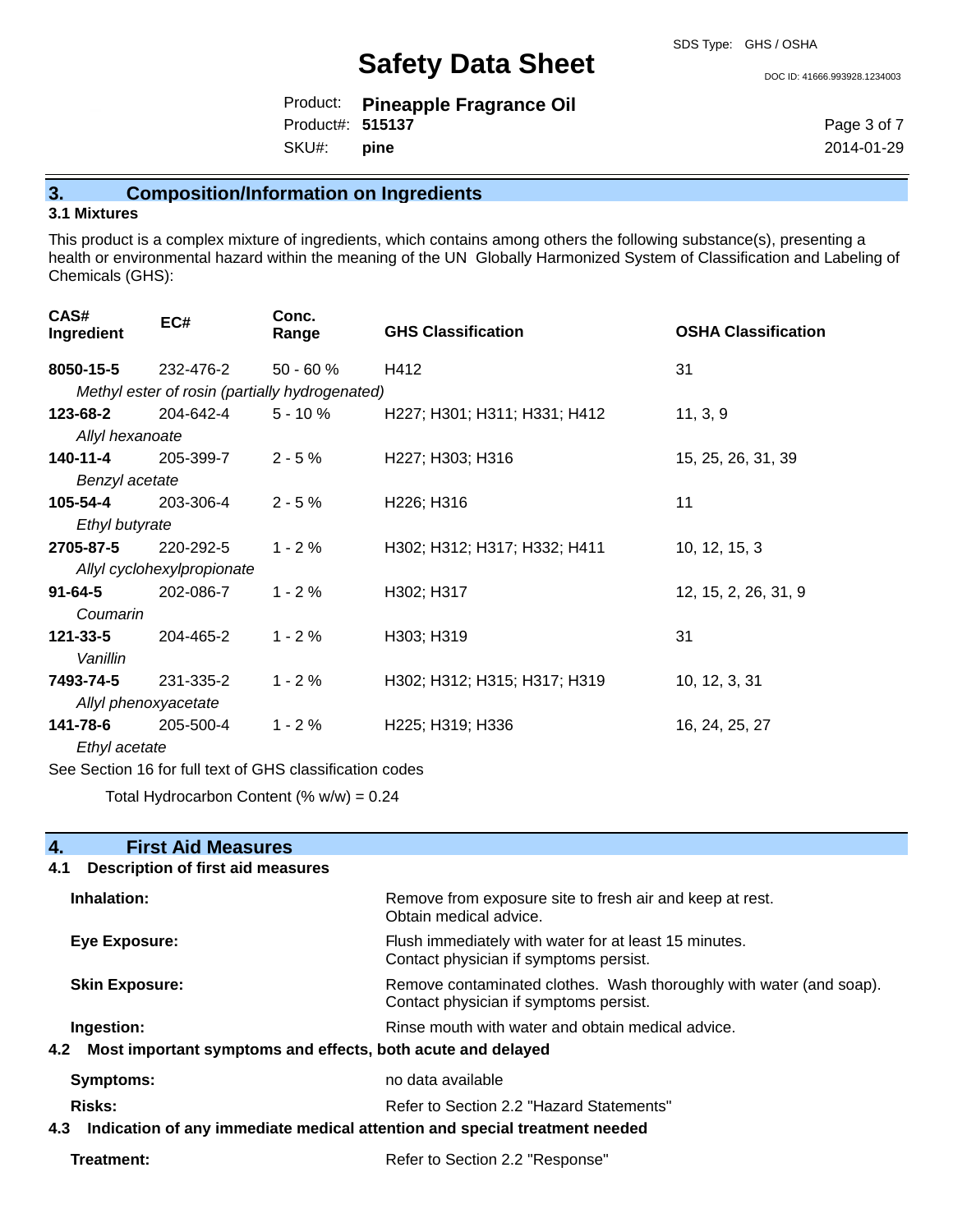DOC ID: 41666.993928.1234003

|                  | Product: Pineapple Fragrance Oil |
|------------------|----------------------------------|
| Product#: 515137 |                                  |

SKU#: **pine** Page 4 of 7 2014-01-29

| 5 <sub>1</sub><br><b>Fire-Fighting measures</b>                |                                                   |  |
|----------------------------------------------------------------|---------------------------------------------------|--|
| <b>Extinguishing media</b><br>5.1                              |                                                   |  |
| Suitable:                                                      | Carbon dioxide (CO2), Dry chemical, Foam          |  |
| Unsuitable                                                     | Do not use a direct water jet on burning material |  |
| Special hazards arising from the substance or mixture<br>5.2   |                                                   |  |
| During fire fighting:<br><b>Advice for firefighters</b><br>5.3 | Water may be ineffective                          |  |
| <b>Further information:</b>                                    | Standard procedure for chemical fires             |  |

#### **6. Accidental Release Measures**

#### **6.1 Personal precautions, protective equipment and emergency procedures**

Avoid inhalation and contact with skin and eyes. A self-contained breathing apparatus is recommended in case of a major spill.

#### **6.2 Environmental precautions**

Keep away from drains, soil, and surface and groundwater.

#### **6.3 Methods and materials for containment and cleaning up**

Clean up spillage promptly. Remove ignition sources. Provide adequate ventilation. Avoid excessive inhalation of vapors. Gross spillages should be contained by use of sand or inert powder and disposed of according to the local regulations.

#### **6.4 Reference to other sections**

Not Applicable

#### **7. Handling and Storage**

#### **7.1 Precautions for safe handling**

Apply according to good manufacturing and industrial hygiene practices with proper ventilation. Do not drink, eat or smoke while handling. Respect good personal hygiene.

#### **7.2 Conditions for safe storage, including any incompatibilities**

Store in a cool, dry and ventilated area away from heat sources and protected from light in tightly closed original container. Avoid plastic and uncoated metal container. Keep air contact to a minimum.

#### **7.3 Specific end uses**

No information available

#### **8. Exposure Controls/Personal Protection**

#### **8.1 Control parameters**

| <b>Exposure Limits:</b> |  |
|-------------------------|--|
|-------------------------|--|

| <b>Component</b> |                | <b>ACGIH</b> | <b>ACGIH</b> | <b>OSHA</b> | <b>OSHA</b><br>TWA ppm STEL ppm TWA ppm STEL ppm |
|------------------|----------------|--------------|--------------|-------------|--------------------------------------------------|
| 140-11-4         | Benzyl acetate | 10           |              |             |                                                  |
| 141-78-6         | Ethyl acetate  | 400          |              | 400         |                                                  |

**Engineering Controls:** Use local exhaust as needed.

#### **8.2 Exposure controls - Personal protective equipment**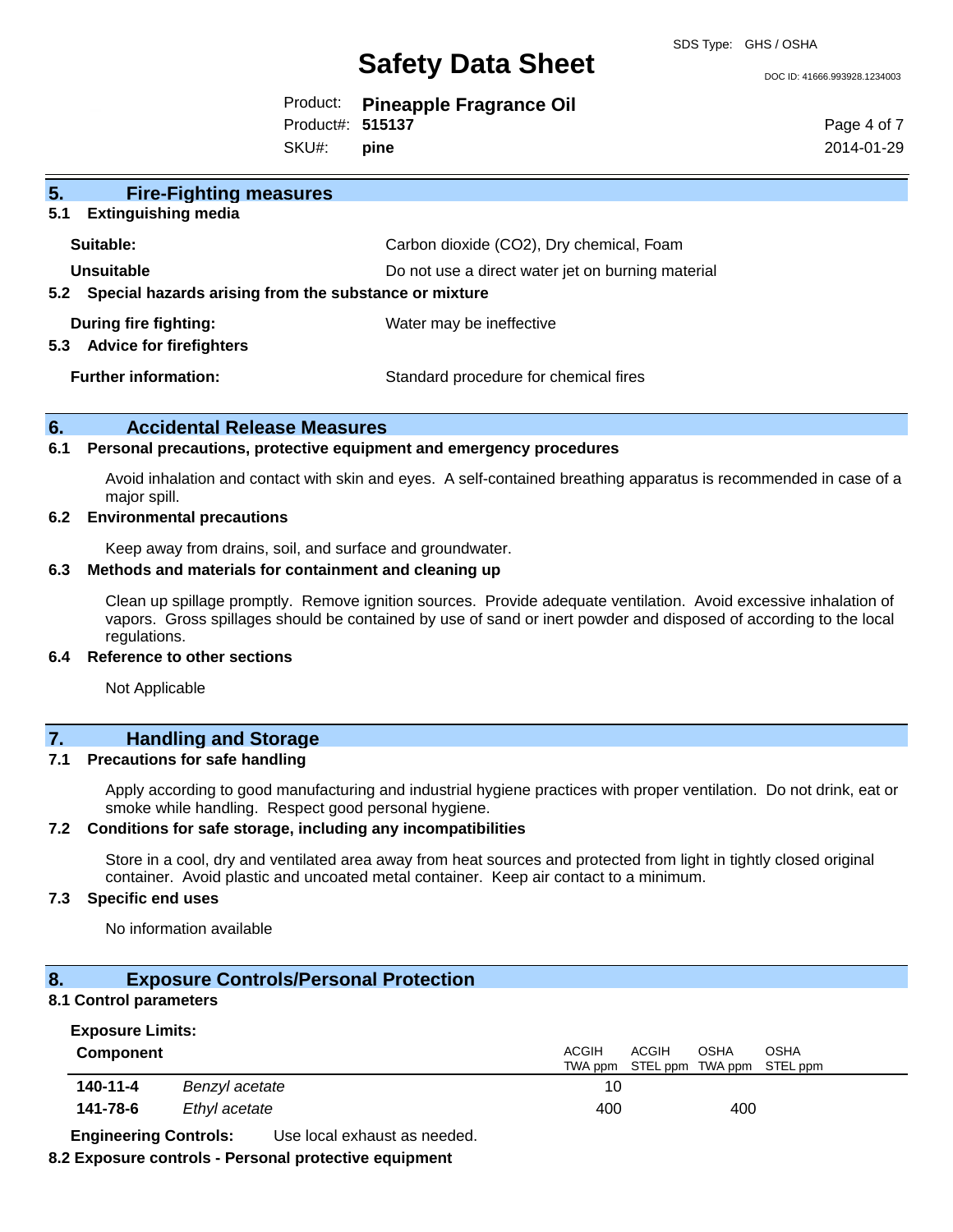DOC ID: 41666.993928.1234003

|                                |                                                                                                                                          | Product: Pineapple Fragrance Oil |             |
|--------------------------------|------------------------------------------------------------------------------------------------------------------------------------------|----------------------------------|-------------|
|                                | Product#: 515137                                                                                                                         |                                  | Page 5 of 7 |
|                                | SKU#:                                                                                                                                    | pine                             | 2014-01-29  |
|                                |                                                                                                                                          |                                  |             |
| Eye protection:                | Tightly sealed goggles, face shield, or safety glasses with brow guards and side shields, etc.<br>as may be appropriate for the exposure |                                  |             |
| <b>Respiratory protection:</b> | Avoid excessive inhalation of concentrated vapors. Apply local ventilation where appropriate.                                            |                                  |             |

**Skin protection:** Avoid Skin contact. Use chemically resistant gloves as needed.

# **9. Physical and Chemical Properties**

#### **9.1 Information on basic physical and chemical properties**

| Appearance:                  | Conforms to Standard  |
|------------------------------|-----------------------|
| Odor:                        | Conforms to Standard  |
| Color:                       | Pale Yellow to Yellow |
| Viscosity:                   | Liquid                |
| <b>Freezing Point:</b>       | Not determined        |
| <b>Boiling Point:</b>        | Not determined        |
| <b>Melting Point:</b>        | Not determined        |
| <b>Flashpoint:</b>           | 144 F (62.22 C)       |
| <b>Auto flammability:</b>    | Not determined        |
| <b>Explosive Properties:</b> | None Expected         |
| <b>Oxidizing properties:</b> | None Expected         |
| Vapor Pressure (mmHg@20 C):  | 1.7799                |
| %VOC:                        | 16.04                 |
| Specific Gravity @ 25 C:     | 0.9845                |
| Density @ 25 C:              | 0.9815                |
| Refractive Index @ 25 C:     | 1.4830                |
| Soluble in:                  | Oil                   |

# **10. Stability and Reactivity**

| 10.1 Reactivity                         | None                                               |
|-----------------------------------------|----------------------------------------------------|
| <b>10.2 Chemical stability</b>          | Stable                                             |
| 10.3 Possibility of hazardous reactions | None known                                         |
| <b>10.4 Conditions to avoid</b>         | None known                                         |
| 10.5 Incompatible materials             | Strong oxidizing agents, strong acids, and alkalis |
| 10.6 Hazardous decomposition products   | None known                                         |

#### **11. Toxicological Information**

# **11.1 Toxicological Effects**

**Acute toxicity - Oral** (LD50: 1,875.00) Harmful if swallowed **Acute toxicity - Dermal** (LD50: 1,960.78) Harmful in contact with skin **Acute toxicity - Inhalation** (LC50: 21.21) May be harmful if inhaled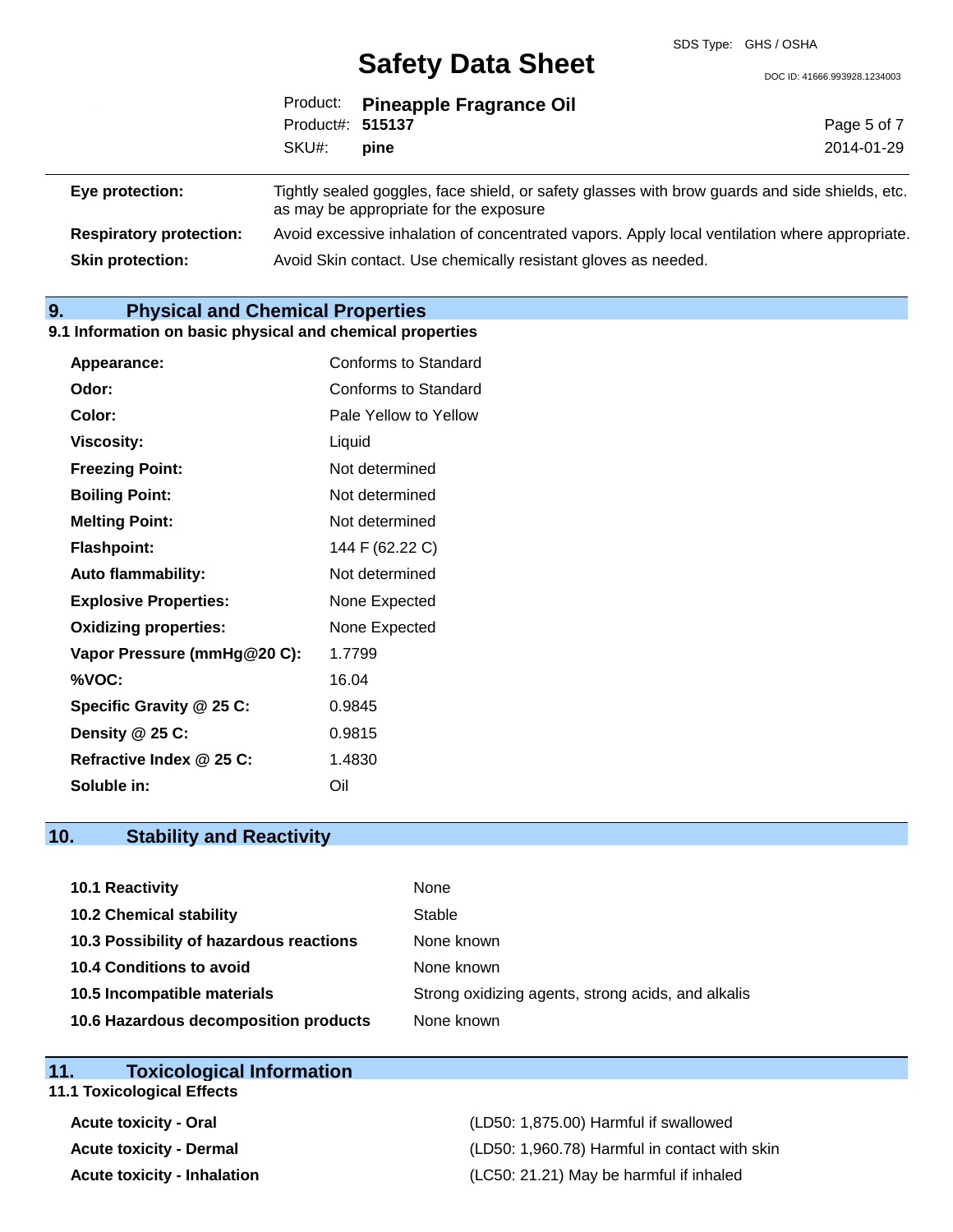SDS Type: GHS / OSHA

DOC ID: 41666.993928.1234003

|                  | Product: Pineapple Fragrance Oil |
|------------------|----------------------------------|
| Product#: 515137 |                                  |
| SKU#: pine       |                                  |

Page 6 of 7 2014-01-29

| <b>Skin corrosion / irritation</b>                 | Not classified - the classification criteria are not met |
|----------------------------------------------------|----------------------------------------------------------|
| Serious eye damage / irritation                    |                                                          |
| <b>Respiratory sensitization</b>                   | Not classified - the classification criteria are not met |
| <b>Skin sensitization</b>                          | May cause an allergic skin reaction                      |
| <b>Germ cell mutagenicity</b>                      | Not classified - the classification criteria are not met |
| Carcinogenicity                                    | Not classified - the classification criteria are not met |
| <b>Reproductive toxicity</b>                       | Not classified - the classification criteria are not met |
| Specific target organ toxicity - single exposure   | Not classified - the classification criteria are not met |
| Specific target organ toxicity - repeated exposure | Not classified - the classification criteria are not met |
| <b>Aspiration hazard</b>                           | Not classified - the classification criteria are not met |

### **12. Ecological Information**

**12.1 Toxicity**

| <b>Acute acquatic toxicity</b>     |                                                   |
|------------------------------------|---------------------------------------------------|
| <b>Chronic acquatic toxicity</b>   | Harmful to aquatic life with long lasting effects |
| <b>Toxicity Data on soil</b>       | no data available                                 |
| <b>Toxicity on other organisms</b> | no data available                                 |
|                                    |                                                   |
| 12.2 Persistence and degradability | no data available                                 |
| 12.3 Bioaccumulative potential     | no data available                                 |
| 12.4 Mobility in soil              | no data available                                 |
| 12.5 Other adverse effects         | no data available                                 |

#### **13. Disposal Conditions**

#### **13.1 Waste treatment methods**

Do not allow product to reach sewage systems. Dispose of in accordance with all local and national regulations. Send to a licensed waste management company.The product should not be allowed to enter drains, water courses or the soil. Do not contaminate ponds, waterways or ditches with chemical or used container.

# **14. Transport Information**

| Regulator                                | <b>Class</b> | <b>Pack Group</b>                   | <b>Sub Risk</b> | UN-nr. |
|------------------------------------------|--------------|-------------------------------------|-----------------|--------|
| U.S. DOT (Non-Bulk)                      |              | Not Regulated - Not Dangerous Goods |                 |        |
| <b>Chemicals NOI</b>                     |              |                                     |                 |        |
| <b>ADR/RID (International Road/Rail)</b> |              | Not Regulated - Not Dangerous Goods |                 |        |
| <b>Chemicals NOI</b>                     |              |                                     |                 |        |
| <b>IATA (Air Cargo)</b>                  |              | Not Regulated - Not Dangerous Goods |                 |        |
| <b>Chemicals NOI</b>                     |              |                                     |                 |        |
| IMDG (Sea)                               |              | Not Regulated - Not Dangerous Goods |                 |        |
| <b>Chemicals NOI</b>                     |              |                                     |                 |        |